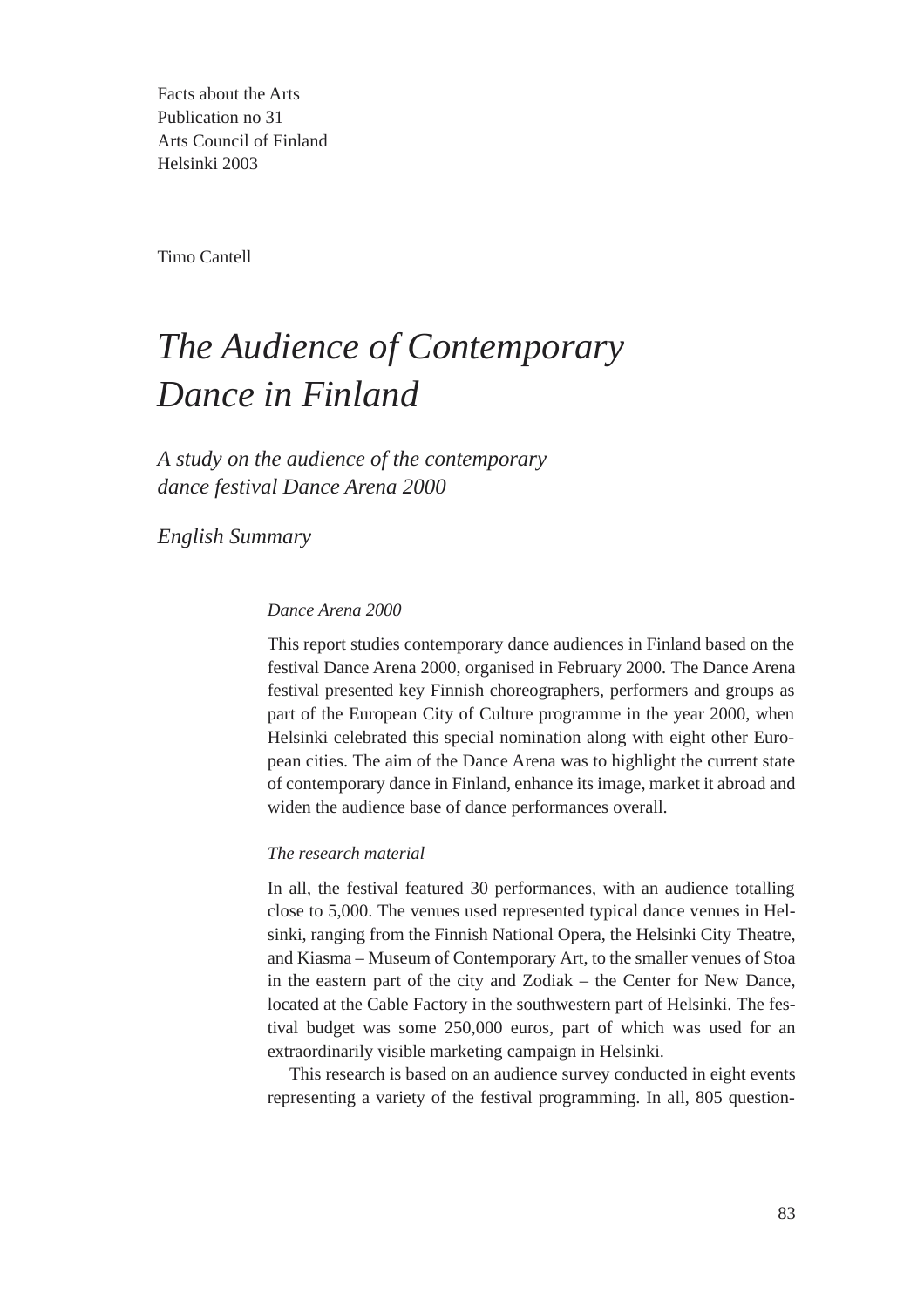naires were filled in. The audience was very motivated as 91 per cent of the respondents returned the questionnaires, a high but not uncommon figure in similar kinds of audience studies in Finland.

#### *Highly educated, relatively young visitors*

Broadly speaking, similar demographic trends can be traced in contemporary dance audiences as in other art events and performances, such as in classical music or the theatre in Finland. The participants are well-educated, either students or working in middle-class occupations, female dominated, city-dwellers.

A high level of education is perhaps the most significant demographic feature of Finnish arts audiences. In this survey 44 per cent had an academic background, which is more than double the average rate in the Helsinki region. As a significant proportion of the visitors were still students studying at various universities, the academic orientation becomes even more highlighted. Most of the visitors were either senior or junior white-collar employees or students. On the other hand, those with lower socio-economic position, especially the working class occupations were underrepresented. In addition, pensioners made up a relatively small share of the visitors.

Contemporary dance seems to attract relatively young visitors as almost two thirds (61 %) were under 40 years of age. This figure makes the Dance Arena audience significantly younger than audiences of classical music, the theatre or even some other dance performances such as the Kuopio Dance Festival. On average, Dance Arena's visitors were some ten years younger than in Kuopio. Women comprise a majority of arts audiences in Finland, and this holds true for dance as well, as some 70 per cent of the participants were women.

## *Mainly from the Helsinki region*

The majority of the Dance Arena audience live in the Helsinki region: almost two thirds (61 %) in Helsinki proper, 14 per cent in the neighbouring city of Espoo and 5 per cent in Vantaa. One tenth travelled from outside the Helsinki region. Foreign visitors were only a handful. One of the key findings was that the majority of the audience live within a geographically small area, i.e., the centre of Helsinki. A radius of some five kilometres from the city centre covers most visitors' place of residence. Perhaps a special urban way of life characterises many of the participants.

Friends were key sources in providing information on the dance performances as they also tended to have an impact on the choosing which performance to see and where to go. Also, newspaper articles and leaflets provided by the festival organisers and venues had a great impact on the decisions made. Many of the professionals within the field of dance cannot necessarily name their sources; they receive information and follow events